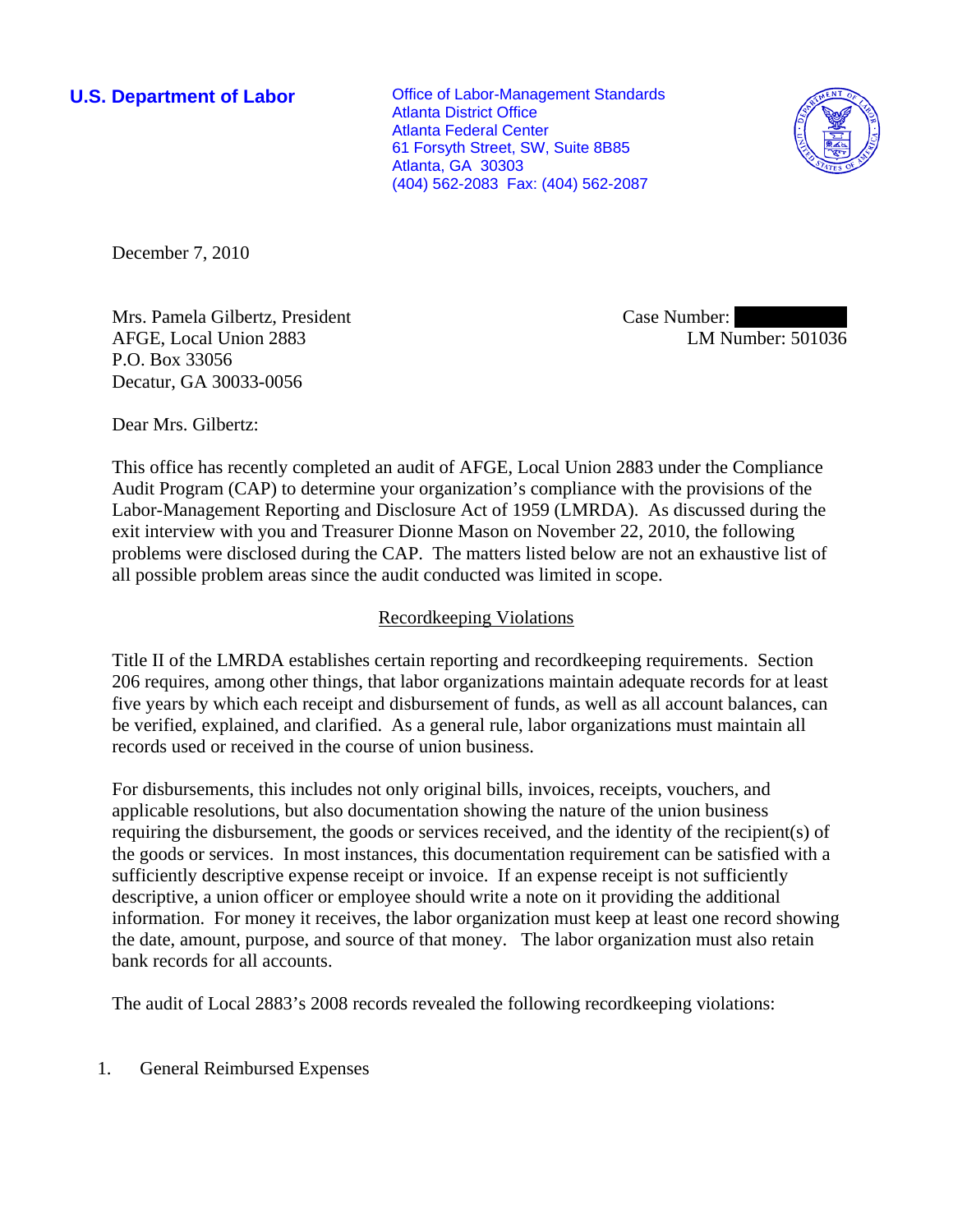Local 2883 did not retain adequate documentation for reimbursed expenses incurred by union officers and employees from January through August 2008 totaling at least \$2,200. For example, reimbursements of \$180 to |||||||||||||||||||| |||||||||||||||| for March, April and May 2008 lunch purchases for membership meetings were not supported with receipts; reimbursements of \$245 to Terrence Manning for lunch purchases and airport parking were not supported with receipts; and checks totaling \$800 were disbursed to Alma Head for 2008 officers election purchases, but no receipts were available to support the disbursements.

As previously noted above, labor organizations must retain original receipts, bills, and vouchers for all disbursements. The president and treasurer (or corresponding principal officers) of your union, who are required to sign your union's LM report, are responsible for properly maintaining union records.

2. Failure to Record Receipt

Local 2883 did not record in its receipts ledger a September deposit. On September 9, 2008, a transfer credit in the amount of \$3,379 was deposited into the checking account from the savings account. The transaction appeared on the bank statement but it was not posted in the union's receipts column.

Union receipts records must include an adequate identification of all money the union receives. The records should show the date and amount received, and the source of the money.

3. Failure to Record Disbursement

Local 2883 did not record in its disbursement ledger a December disbursement. On December 24, 2008, counter check # |||||||||| in the amount of \$400 was transacted by Secretary/Treasurer Sherri Wong. The check was shown on the bank statement but it was not posted in the union's disbursement column.

Based on your assurance that Local 2883 will retain adequate documentation in the future, OLMS will take no further enforcement action at this time regarding the above violations.

# Reporting Violations

The audit disclosed a violation of LMRDA Section 201(b), which requires labor organizations to file annual financial reports accurately disclosing their financial condition and operations. The Labor Organization Annual Report (Form LM-3) filed by Local 2883 for fiscal year ending December 31, 2008, was deficient in the following areas: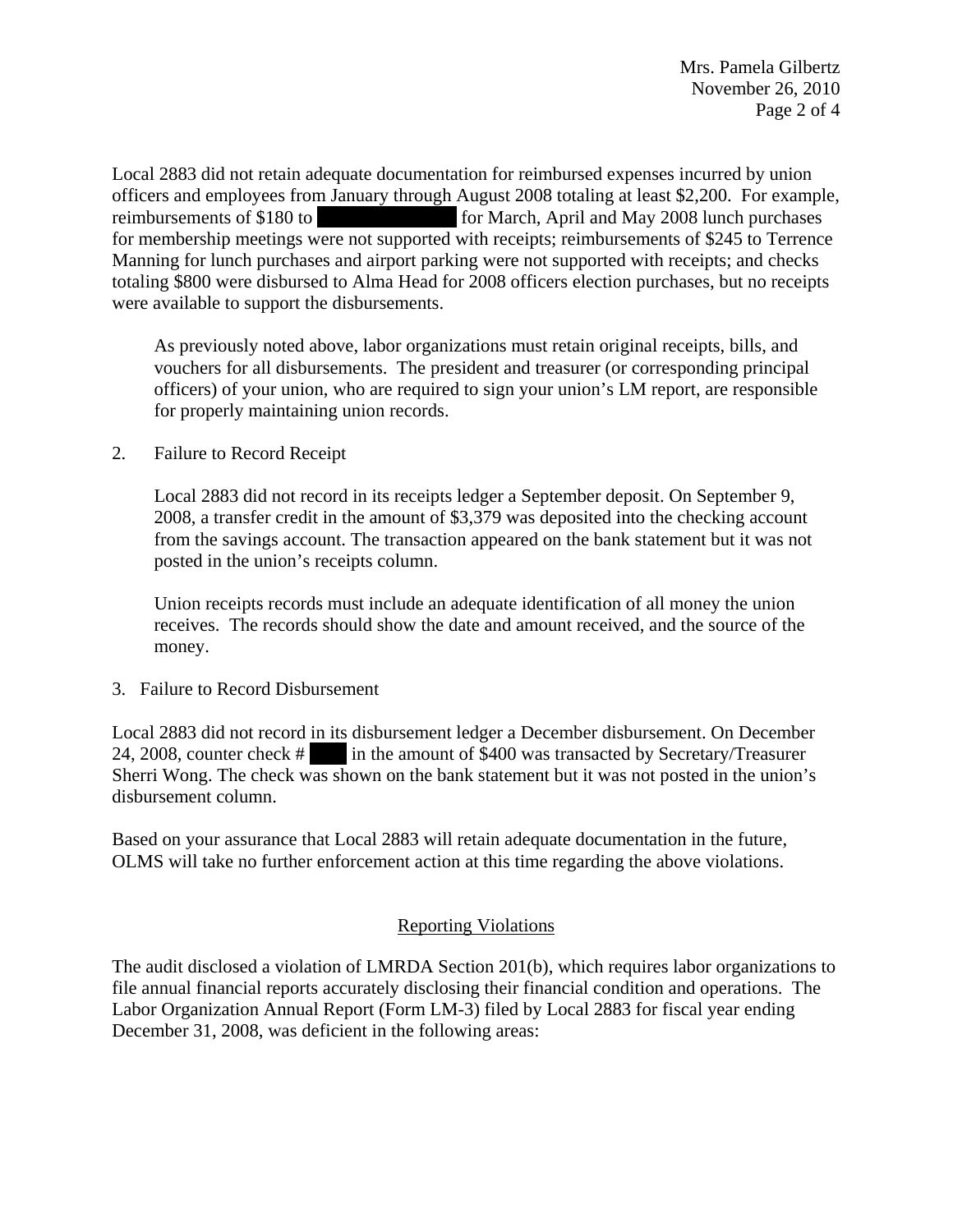# 1. Disbursements to Officers (LM-3)

Local 2883 did not include some disbursements to officers totaling at least \$2,000 in the amounts reported in Item 24 (All Officers and Disbursements to Officers). It appears the union erroneously reported these payments in Item 24, or some of the reimbursements were not attributed to an officer's name at all. For example, Vice President and and Secretary/Treasurer were both issued checks for reimbursements, but the dollar amounts were not attributed to them as an officer. Another example is that funds disbursed to Secretary/Treasurer Sherrie Wong were under reported by approximately \$1,200.

The union must report most direct disbursements to Local 2883 officers and some indirect disbursements made on behalf of its officers in Item 24. A "direct disbursement" to an officer is a payment made to an officer in the form of cash, property, goods, services, or other things of value. See the instructions for Item 24 for a discussion of certain direct disbursements to officers that do not have to be reported in Item 24. An "indirect disbursement" to an officer is a payment to another party (including a credit card company) for cash, property, goods, services, or other things of value received by or on behalf of an officer. However, indirect disbursements for temporary lodging (such as a union check issued to a hotel) or for transportation by a public carrier (such as an airline) for an officer traveling on union business should be reported in Item 48 (Office and Administrative Expense).

# 2. Cash Reconciliation

It appears that figures reported in items 25, 38, 41, 43, 44, 45, 46, 48, 51, 54 and 55 are not the cash figures according to the union's books after reconciliation to the bank statements. The instructions for Item 25 state that the union should obtain account balances from its books as reconciled to the balances shown on bank statements.

Local 2883 must file an amended Form LM-3 for fiscal year ending December 31, 2008, to correct the deficient items discussed above. I provided you with a blank form and instructions, and advised you that the reporting forms and instructions are available on the OLMS website (www.olms.dol.gov). The amended Form LM-3 should be submitted to this office at the above address as soon as possible, but not later than December 16, 2010. Before filing, review the report thoroughly to be sure it is complete, accurate, and signed properly with original signatures.

I want to extend my personal appreciation to AFGE, Local Union 2883 for the cooperation and courtesy extended during this compliance audit. I strongly recommend that you make sure this letter and the compliance assistance materials provided to you are passed on to future officers. If we can provide any additional assistance, please do not hesitate to call.

Sincerely,